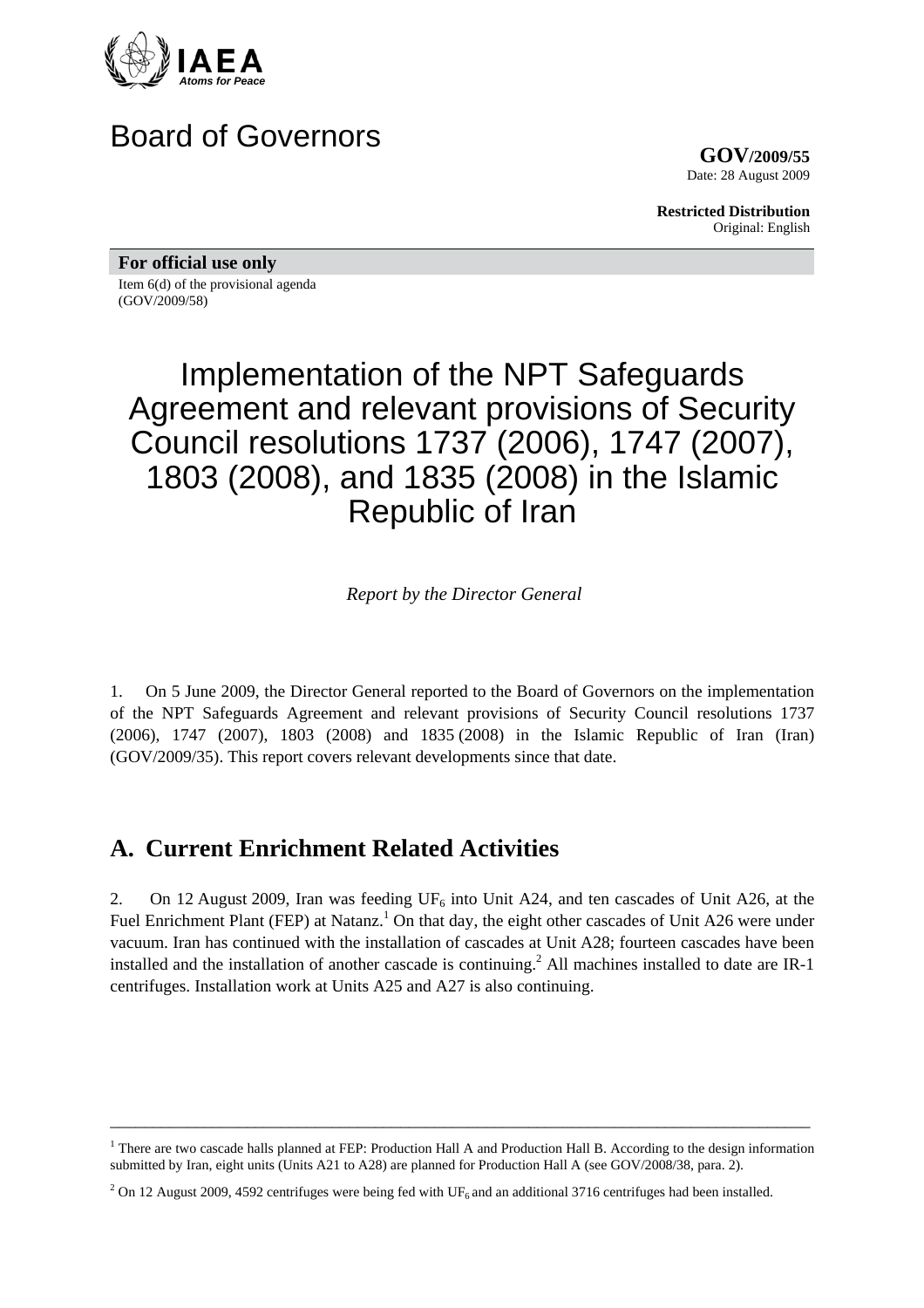3. Iran has estimated that, between 18 November 2008 and 31 July 2009, 7942 kg of UF<sub>6</sub> was fed into the cascades and a total of 669 kg of low enriched  $UF_6$  was produced.<sup>3</sup> The nuclear material at FEP (including the feed, product and tails), as well as all installed cascades and the feed and withdrawal stations, are subject to Agency containment and surveillance.<sup>4</sup>

4. As reported earlier, the Agency had informed Iran that, given the increasing number of cascades being installed at FEP and the increased rate of production of low enriched uranium at the facility, improvements to the containment and surveillance measures at FEP were needed for the Agency to continue to fully meet its safeguards objectives for the facility (GOV/2009/35, para. 3). In the course of a series of meetings, Iran and the Agency agreed on the improvements, which were put in place on 12 August 2009. The next physical inventory verification (PIV) at FEP is planned for November 2009. At that time, the Agency will be able to verify the inventory of all nuclear material at the facility and evaluate the nuclear material balance after the cold traps have been cleaned out.

5. Iran and the Agency have also agreed on improvements regarding the provision of accounting and operating records, and on the requirements for timely access for unannounced inspections (GOV/2009/35, para. 5).

6. Between 24 May 2009 and 13 August 2009, a total of approximately 37 kg of  $UF_6$  was fed into a 10-machine IR-4 cascade, a 10-machine IR-2m cascade and single IR-1, IR-2m and IR-4 centrifuges at the Pilot Fuel Enrichment Plant (PFEP). The nuclear material at PFEP, as well as the cascade area and the feed and withdrawal stations, remain under Agency containment and surveillance.<sup>4</sup>

7. The results of the environmental samples taken at FEP and PFEP indicate that both plants have been operating as declared (i.e. less than 5.0% U-235 enrichment).<sup>5</sup> Since the last report, the Agency has successfully conducted three unannounced inspections. A total of 29 unannounced inspections have been conducted at FEP since March 2007.

### **B. Reprocessing Activities**

8. The Agency has continued to monitor the use and construction of hot cells at the Tehran Research Reactor (TRR) and the Molybdenum, Iodine and Xenon Radioisotope Production (MIX) Facility. There have been no indications of ongoing reprocessing related activities at those facilities. While Iran has stated that there have been no reprocessing related R&D activities in Iran, the Agency can confirm this only with respect to these two facilities, as the measures of the Additional Protocol are not available.

\_\_\_\_\_\_\_\_\_\_\_\_\_\_\_\_\_\_\_\_\_\_\_\_\_\_\_\_\_\_\_\_\_\_\_\_\_\_\_\_\_\_\_\_\_\_\_\_\_\_\_\_\_\_\_\_\_\_\_\_\_\_\_\_\_\_\_\_\_\_\_\_\_\_\_\_\_\_\_\_\_\_

<sup>&</sup>lt;sup>3</sup> The Agency has verified that, as of 17 November 2008, 9956 kg of UF<sub>6</sub> had been fed into the cascades and 839 kg of low enriched UF<sub>6</sub> had been produced since the beginning of operations in February 2007 (GOV/2009/8, para. 3). The Agency has confirmed, through independently calibrated operator load cell readings, that, between 18 November 2008 and 2 August 2009, 7976 kg of UF<sub>6</sub> was fed into the cascades, and a total of 591 kg of low enriched UF<sub>6</sub> product and 6847 kg of UF<sub>6</sub> tails and dump material was off-loaded into UF<sub>6</sub> cylinders. The difference of 538 kg between the input and output figures comprises natural, depleted and low enriched  $UF_6$  arising mainly from hold-up in the various cold traps and is not inconsistent with the design information provided by Iran.

<sup>&</sup>lt;sup>4</sup> In line with normal safeguards practice, small amounts of nuclear material at the facility (e.g. some waste and samples) are not under containment and surveillance.

<sup>&</sup>lt;sup>5</sup> Results are available for samples taken up to 25 April 2009 for FEP and up to 19 April 2009 for PFEP. These results have shown particles of low enriched uranium (with up to 4.4% U-235), natural uranium and depleted uranium (down to 0.38% U-235 enrichment).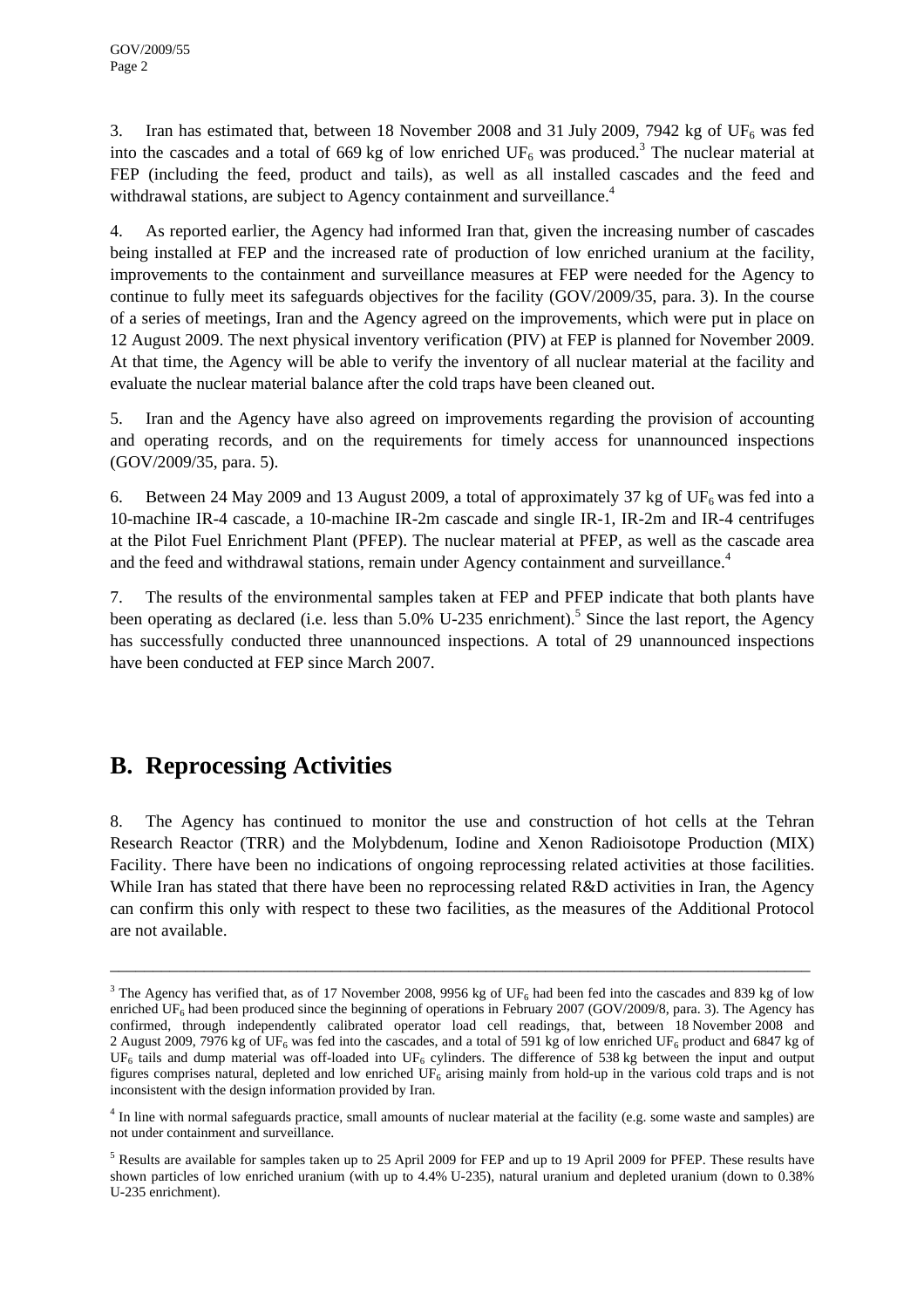### **C. Heavy Water Reactor Related Projects**

9. On 19 June 2009, the Agency requested Iran to update the Design Information Questionnaire (DIQ) for the Fuel Manufacturing Plant (FMP) and the Iran Nuclear Research Reactor (IR-40) to reflect the design features of the fuel assembly verified by the Agency during its May 2009 inspection at FMP (GOV/2009/35, para. 9). Under cover of a letter dated 21 August 2009, Iran submitted an updated DIQ for FMP, which the Agency is now reviewing.

10. On 11 August 2009, the Agency conducted both a PIV and design information verification (DIV) at FMP, at which time it was noted that the final quality control equipment had been installed, and the fuel assembly referred to above was undergoing quality control testing. Assessment of the results of the PIV is still pending.

11. On 17 August 2009, Iran, following repeated requests by the Agency, provided the Agency with access to the IR-40 reactor at Arak, at which time the Agency was able to carry out a DIV. The Agency verified that the construction of the facility was ongoing. In particular, the Agency noted that no reactor vessel was yet present. The operator stated that the reactor vessel was still being manufactured, and that it would be installed in 2011. Iran also stated that no hot cell windows or manipulators could be procured from foreign sources and that it was considering producing them domestically. Iran estimated that the civil construction work was about 95% completed and that the plant itself was about 63% completed. The facility at its current stage of construction conforms to the design information provided by Iran as of 24 January 2007. However, Iran still needs to provide updated and more detailed design information, in particular about the nuclear fuel characteristics, fuel handling and transfer equipment and the nuclear material accountancy and control system. The Agency has continued using satellite imagery to monitor the status of the Heavy Water Production Plant, which seems not to have been operating since the last report.

### **D. Other Implementation Issues**

#### **D.1. Uranium Conversion**

12. The Agency finalized its assessment of the results of the PIV carried out at the Uranium Conversion Facility (UCF) in March 2009 (GOV/2009/35, para. 11), and has concluded that the inventory of nuclear material at UCF as declared by Iran is consistent with those results, within the measurement uncertainties normally associated with conversion plants of similar throughput. Between 8 March 2009 and 10 August 2009, approximately 11 tonnes of uranium in the form of UF<sub>6</sub> was produced at UCF. This brings the total amount of uranium in the form of  $UF_6$  produced at UCF since March 2004 to approximately 366 tonnes, some of which was transferred to FEP and PFEP, and all of which remains under Agency containment and surveillance. Between March 2009 and 10 August 2009, 159 samples of ammonium diuranate, containing about 2 kg of uranium, were received at UCF from the Bandar Abbas Uranium Production Plant.

13. On 21 July 2009 and 10 August 2009, the Agency conducted design information verification at UCF. The Agency was able to confirm that the facility conforms to the design information provided by Iran.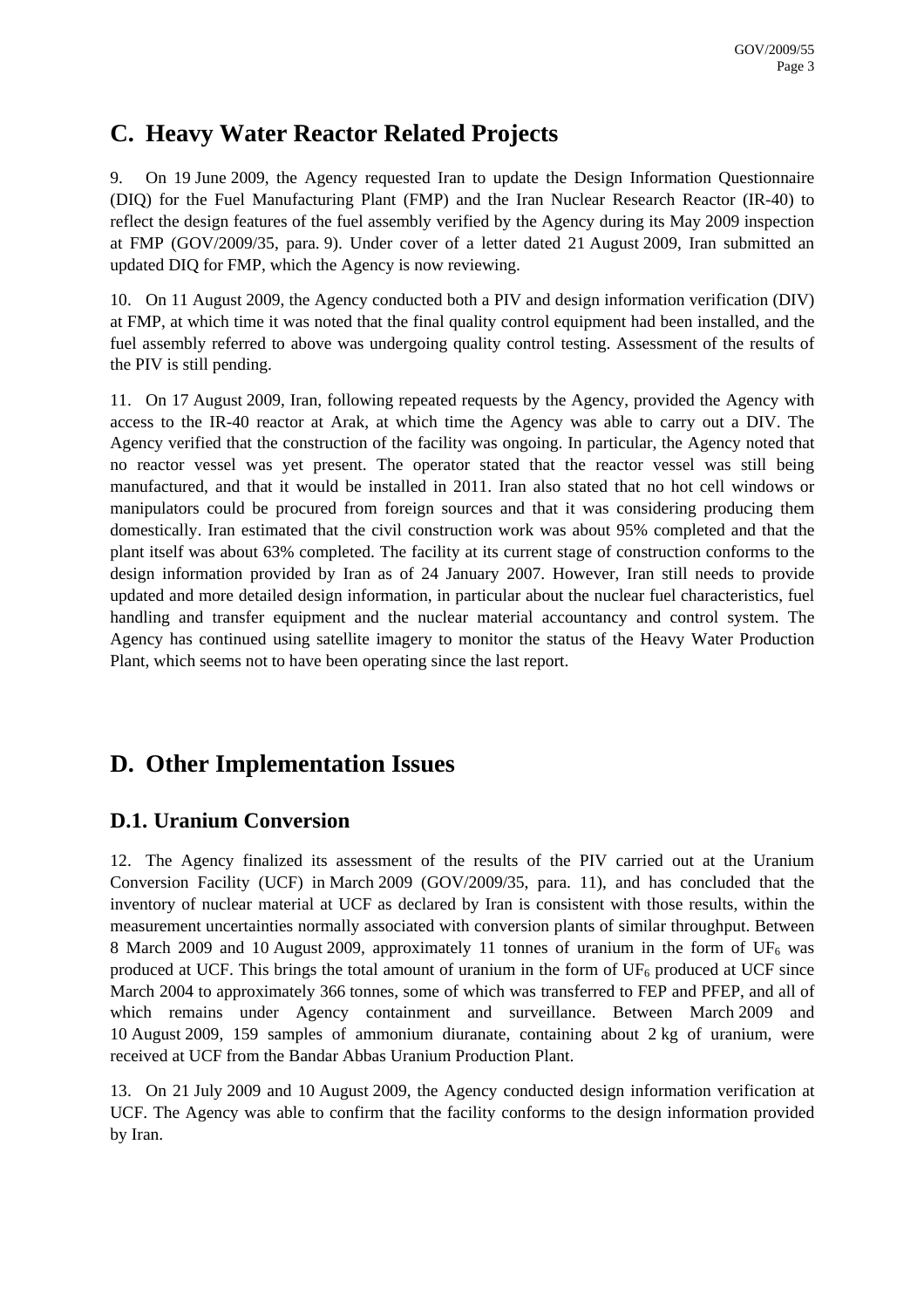#### **D.2. Design Information**

14. Iran has not yet resumed the implementation of the revised Code 3.1 of the Subsidiary Arrangements General Part on the early provision of design information (GOV/2008/59, para. 9; GOV/2007/22, paras 12–14). Iran is the only State with significant nuclear activities which has a comprehensive safeguards agreement in force but is not implementing the provisions of the revised Code 3.1. The absence of such information results in late notification to the Agency of the construction of new facilities and changes to the design of existing facilities.

15. The Agency has not yet received the requested preliminary design information for the nuclear power plant that is to be built in Darkhovin (GOV/2008/38, para. 11).

#### **D.3. Other Matters**

16. In view of the anticipated loading of fuel into the Bushehr Nuclear Power Plant (GOV/2009/35, para. 15), now expected to take place in October/November 2009, the Agency installed a containment and surveillance system at that facility on 22–25 August 2009.

17. In a letter dated 12 July 2009, Iran informed the Agency that it had transferred all nuclear material out of the Uranium Chemical Laboratory at Esfahan and that it did not plan any other nuclear activities in this location and requested the Agency to consider this facility as a decommissioned facility. The Agency has scheduled an inspection to confirm the decommissioned status of this facility.

### **E. Possible Military Dimensions**

18. As referred to in the Director General's previous reports to the Board (most recently in GOV/2009/35, para. 17), there remain a number of outstanding issues which give rise to concerns, and which need to be clarified to exclude the existence of possible military dimensions to Iran's nuclear programme. As indicated in those reports, it is essential that Iran re-engage with the Agency to clarify and bring to a closure questions related to the alleged studies, the circumstances of the acquisition of the uranium metal document, and the procurement and R&D activities of military related institutes and companies that could be nuclear related as well as the production of nuclear related equipment and components by companies belonging to defence industries.

19. It should be noted that, although the Agency has limited means to authenticate independently the documentation that forms the basis of the alleged studies, the information is being critically assessed, in accordance with the Agency's practices, by corroborating it, inter alia, with other information available to the Agency from other sources and from its own findings. A description of all of the documentation available to the Agency about the alleged studies which the Agency has been authorized to share with Iran and which has been sufficiently vetted by the Agency was provided in the Director General's report of May 2008 (GOV/2008/15, Annex A). It should be noted, however, that the constraints placed by some Member States on the availability of information to Iran are making it more difficult for the Agency to conduct detailed discussions with Iran on this matter. Notwithstanding, as the Director General has repeatedly emphasized, the information contained in that documentation appears to have been derived from multiple sources over different periods of time, appears to be generally consistent, and is sufficiently comprehensive and detailed that it needs to be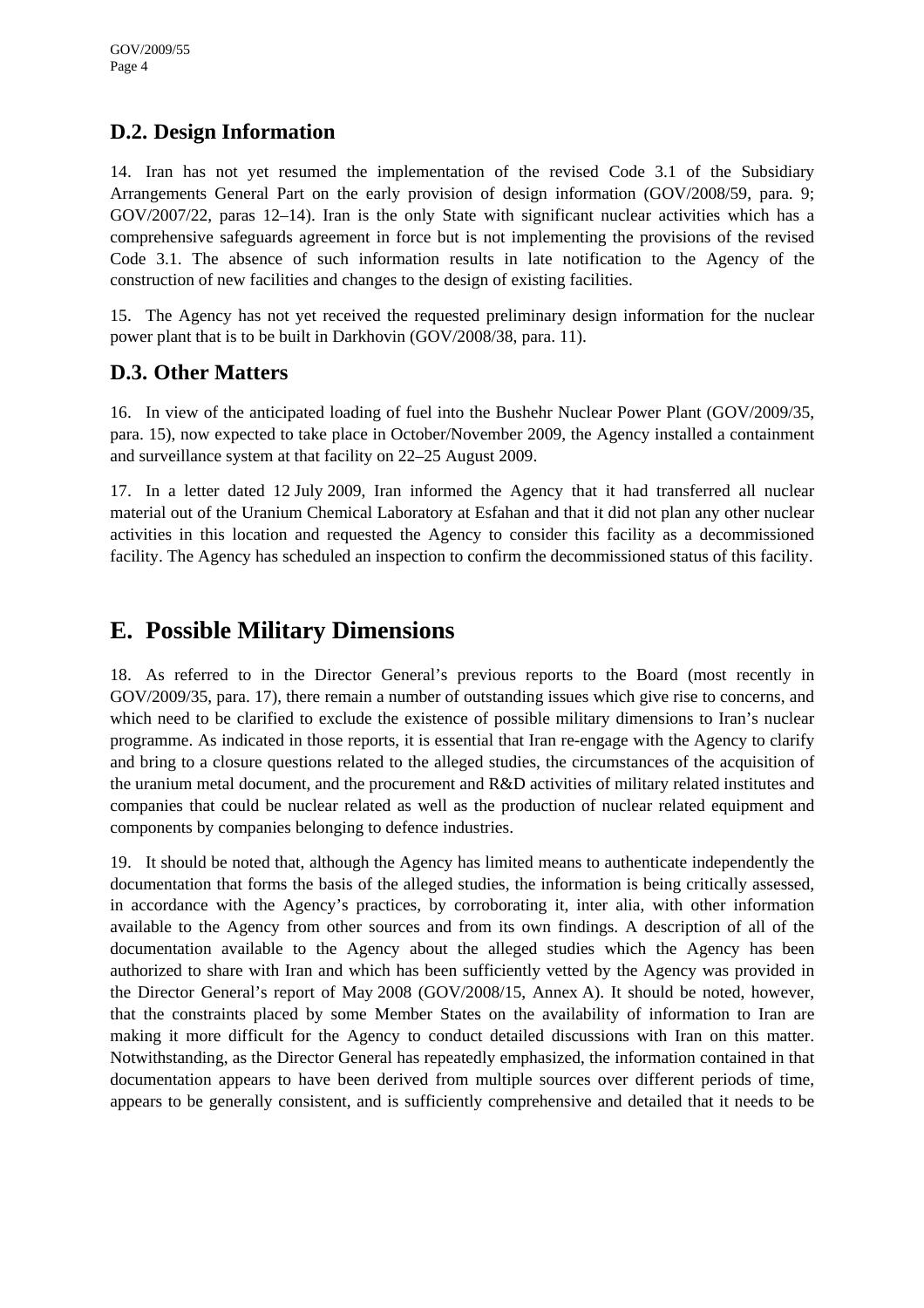addressed by Iran with a view to removing the doubts which naturally arise, in light of all of the outstanding issues, about the exclusively peaceful nature of Iran's nuclear programme.<sup>6</sup>

20. In connection with the outstanding issues, Iran has provided to the Agency: (a) its overall assessment of the documentation related to the alleged studies (GOV/2008/15, Annex A), and (b) partial replies and a document, in response to specific questions presented by the Agency (GOV/2008/15, Annex B). Iran has indicated further that it has information which could shed more light on the nature of the alleged studies, but has not yet provided it to the Agency (GOV/2008/15, para. 23). In the meantime, the Agency has studied the information provided by Iran thus far, but has not yet been given the opportunity by Iran to discuss its findings in detail owing to Iran's insistence that it had already provided its final responses. In the view of the Agency, however, there are still matters which need to be discussed based on the documents and information provided by Iran itself or which relate to information which the Agency has independently corroborated. Examples of information included in the documentation that Iran has not disputed as being factually accurate<sup>7</sup> are provided below.

21. Although Iran has challenged the allegation that it has engaged in nuclear related high explosives testing studies, Iran has told the Agency that it has experimented with the civil application of simultaneously functioning multiple detonators (GOV/2008/15, para. 20), and was asked by the Agency to provide it with information which would prove that such work had been for civil and nonnuclear military purposes (GOV/2008/38, para. 17(c)). Iran has not yet shared that information with the Agency. The Agency would also like to discuss with Iran the possible role that a foreign national with explosives expertise (GOV/2008/38, para. 17(d)), whose visit to Iran has been confirmed by the Agency, played in explosives development work.

22. With respect to the letter with handwritten annotations which was part of the documentation related to the alleged green salt project (GOV/2008/15, Annex A.1, Doc. 2), Iran has confirmed the existence of the underlying letter, has shown the original to the Agency and has provided the Agency with a copy of it. The existence of this original demonstrates a direct link between the relevant documentation and Iran. As already requested of Iran, the Agency needs to see further related correspondence and to have access to the individuals named in the letter.

23. In respect to the alleged missile re-entry vehicle studies, the Agency still wishes to visit the civilian workshops which Iran has indicated to the Agency exist and which are identified in the documentation as having been involved in the production of model prototypes of a new payload chamber for a missile (GOV/2008/38, para. 17(e)). In addition, while asserting that the documentation on the alleged missile re-entry vehicle was forged and fabricated, Iran informed the Agency that it was well known that Iran was working on the Shahab-3 missile. In light of that, the Agency has reiterated the need to hold discussions with Iran on the engineering and modelling studies associated with the re-design of the payload chamber referred to in the alleged studies documentation to exclude the possibility that they were for a nuclear payload.

24. In light of the above, the Agency has repeatedly informed Iran that it does not consider that Iran has adequately addressed the substance of the issues, having focused instead on the style and form of presentation of the written documents relevant to the alleged studies and providing limited answers or simple denials in response to other questions. The Agency has therefore requested Iran to provide more substantive responses and to provide the Agency with the opportunity to have detailed discussions with a view to moving forward on these issues, including granting the Agency access to

\_\_\_\_\_\_\_\_\_\_\_\_\_\_\_\_\_\_\_\_\_\_\_\_\_\_\_\_\_\_\_\_\_\_\_\_\_\_\_\_\_\_\_\_\_\_\_\_\_\_\_\_\_\_\_\_\_\_\_\_\_\_\_\_\_\_\_\_\_\_\_\_\_\_\_\_\_\_\_\_\_\_

<sup>6</sup> GOV/2008/38, para. 16; GOV/2009/35, para. 23.

 $7$  GOV/2008/15, para. 18.